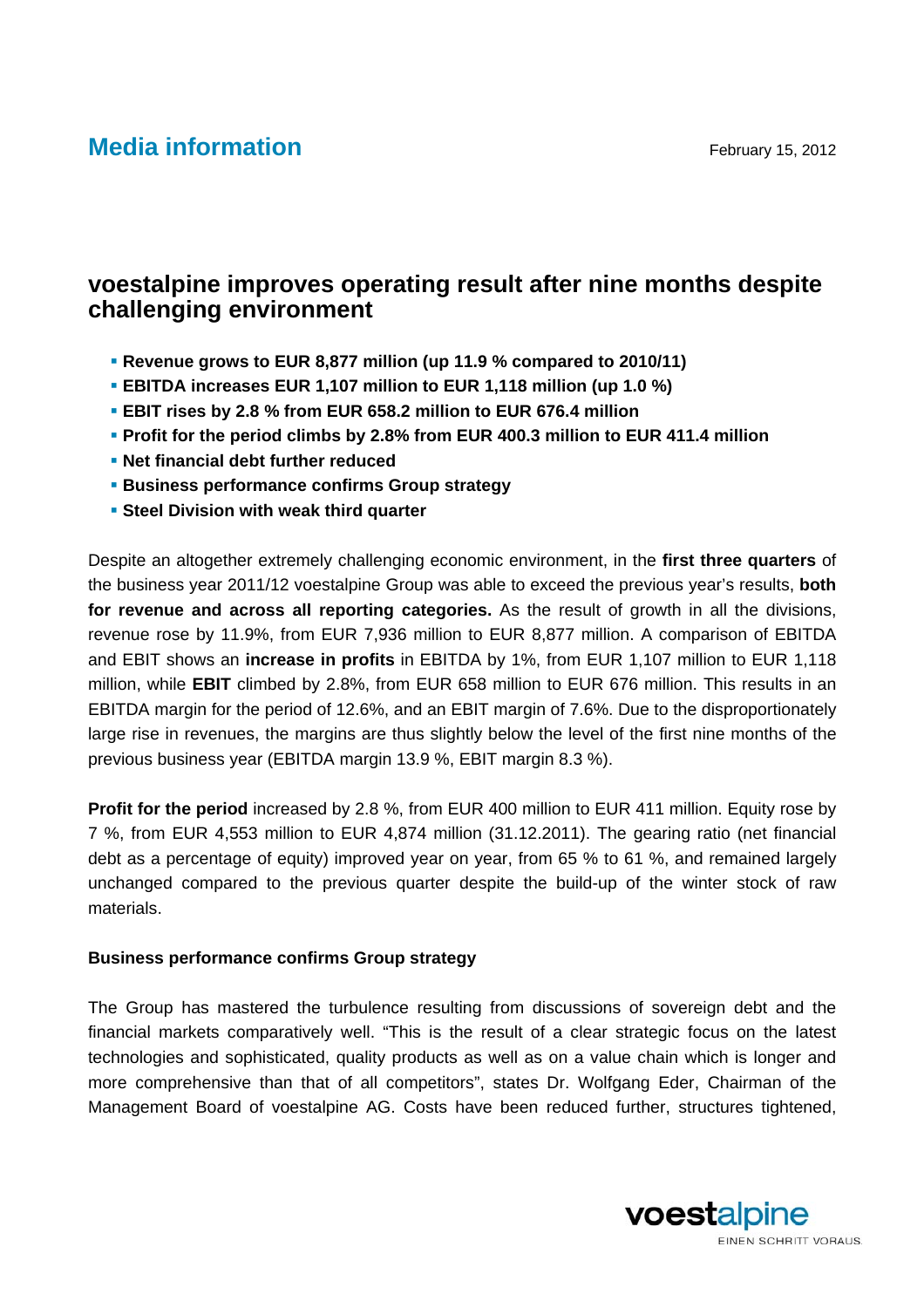efficiency and productivity increased, and competitiveness improved, particularly as the consequence of active globalization. "Despite the challenging environment in the third quarter, the four processing divisions remain largely stable in terms of their development", says Eder.

Compared to the previous year, the number of core employees (excluding temporary personnel and apprentices) is up by 1,138 to 41,216 (as at December 31, 2011). The overall workforce (including temporary personnel and apprentices) increased over the same period from 44,963 to 46,468 employees.

### **Third quarter with significant profits despite cyclical contraction – stable development in the processing divisions**

"A slump in demand caused by fears of recession, coupled with significant falls in raw materials prices and massive stock disposal in the last quarter of 2011, lead to capacity utilization problems and sharply falling steel prices in the steel industry throughout Europe", explains Eder. The nonetheless overriding, positive development was mainly the consequence of the first half year, whereas in the third quarter, with the same level of revenue (EUR 2,899.5 million compared to EUR 2,926.2 million in the previous quarter, down by 0.9 %), profits were significantly lower.

Although stable development in the four processing divisions (Special Steel, Railway Systems, Profilform and Automotive) was unable to compensate for the collapse in profits which stemmed from a cyclical contraction in the Steel Division, it did significantly cushion the effects on the Group's profits as a whole. Against this backdrop, Group EBITDA fell in the third quarter by 18.7 %, from EUR 361.3 million to EUR 293.8 million, compared to the second quarter, while at the same time EBIT showed a decrease of 32.2 %, from EUR 213.8 million to EUR 145 million. Thus the EBITDA margin for the third quarter amounts to 10.1%, the EBIT margin 5 %.

#### **Steel Division with a weak third quarter**

As a direct result of the uncertain macroeconomic environment after summer 2011, the steel segment was affected by massive stock disposal combined with a cautious stance on the part of customers, putting massive pressure first on quantities, and subsequently on steel prices, both in Europe and globally. The European steel industry reacted to this development by throttling back production. voestalpine AG also reduced quantities at its steelmaking site in Linz, by around 90%

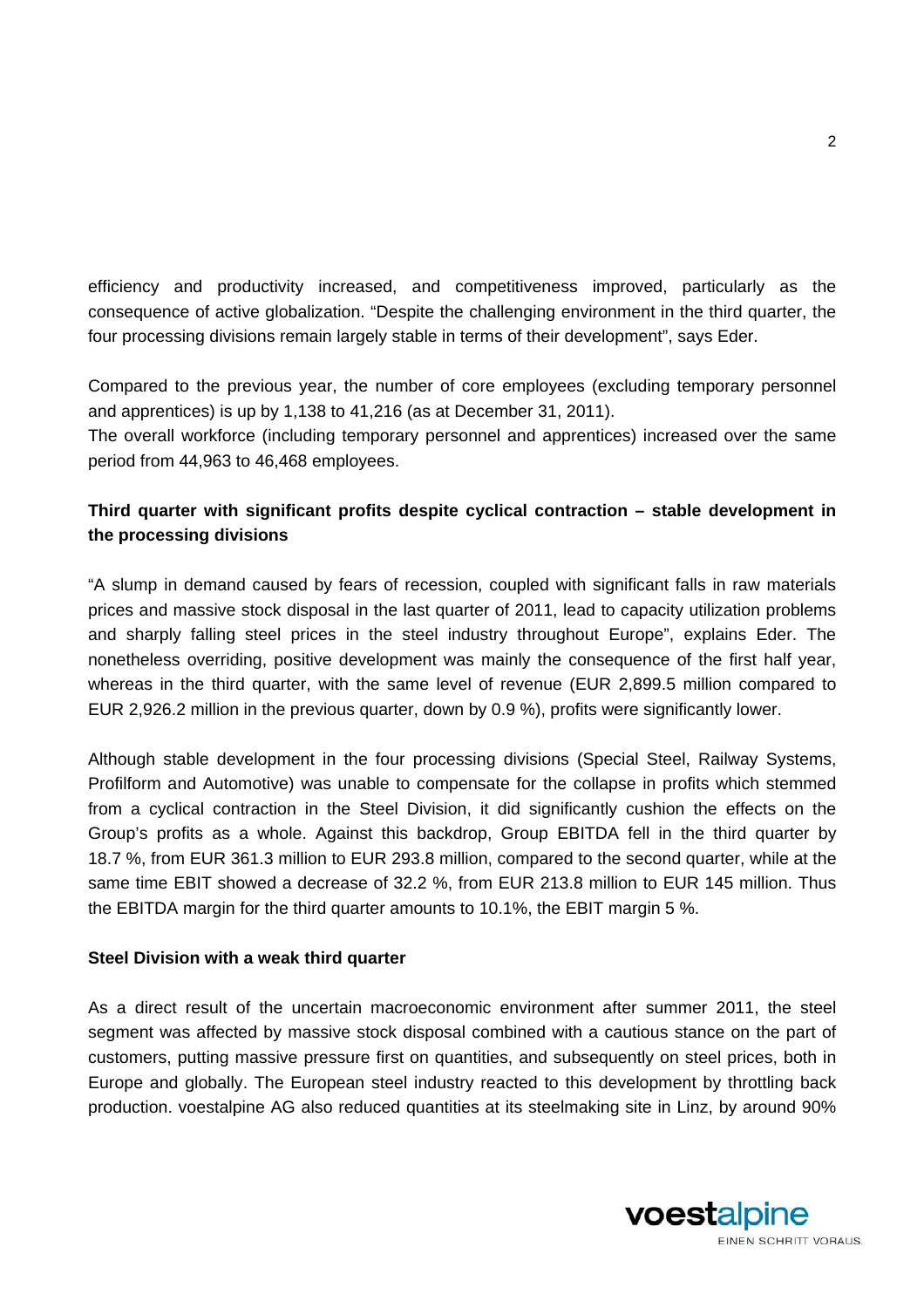of capacity. As raw materials prices also slipped considerably during the same period, particularly for ore and coal, this increased the downward pressure on prices. This spiral of weak ordering activity and price falls only came to a halt at the end of the calendar year 2011, resulting in significantly reduced results for the Steel Division in the third quarter compared to the summer.

As a consequence of reduced production levels in the Steel Division during the third quarter towards the end of the calendar year, voestalpine Group's crude steel production in the first three quarters 2011/12 was slightly less than in the previous year. In detail, the 9-months period as a whole shows a decline of 1.4 % in crude steel volumes over the previous year, from 5.71 million tons to 5.63 million tons.

### **Continuous investment in innovation and globalization**

"Over the coming years we will extend our capacity for research and development more than ever, and position ourselves even more clearly as a global technology leader in high-quality growth segments", declares Eder. "However", he continues, "in future hardly any new capacity will be generated in Europe. Instead it will be created in the world's fastest growing regions, not least because Europe is increasingly questioning its own role as an industrial location."

#### **Outlook: Record revenues, but slightly weaker results anticipated for the year overall**

The cyclical contraction in the European steel industry over the past nine months probably reached its low point at the turn of the year. A recovery in demand first became perceptible at the beginning of the first quarter of 2012 and was accompanied by the first price increases during the quarter. This market upturn is certainly expected to continue through to summer 2012, if only due to the effect of storage cycles. In any case, the processing divisions, which are substantially less sensitive to economic cycles and contribute around 65% of the Group's revenue, will continue to ensure results for the voestalpine Group which are highly stable compared to the industry as a whole.

Developments in the first weeks of 2012 compared to the third quarter indicate a reversal in the profits trend for the fourth quarter of the business year, so that, from today's perspective, the outlook for the year 2011/12 as a whole (without taking into consideration any non-recurring effects from the railway supply industry) remains largely unchanged compared to the last quarterly